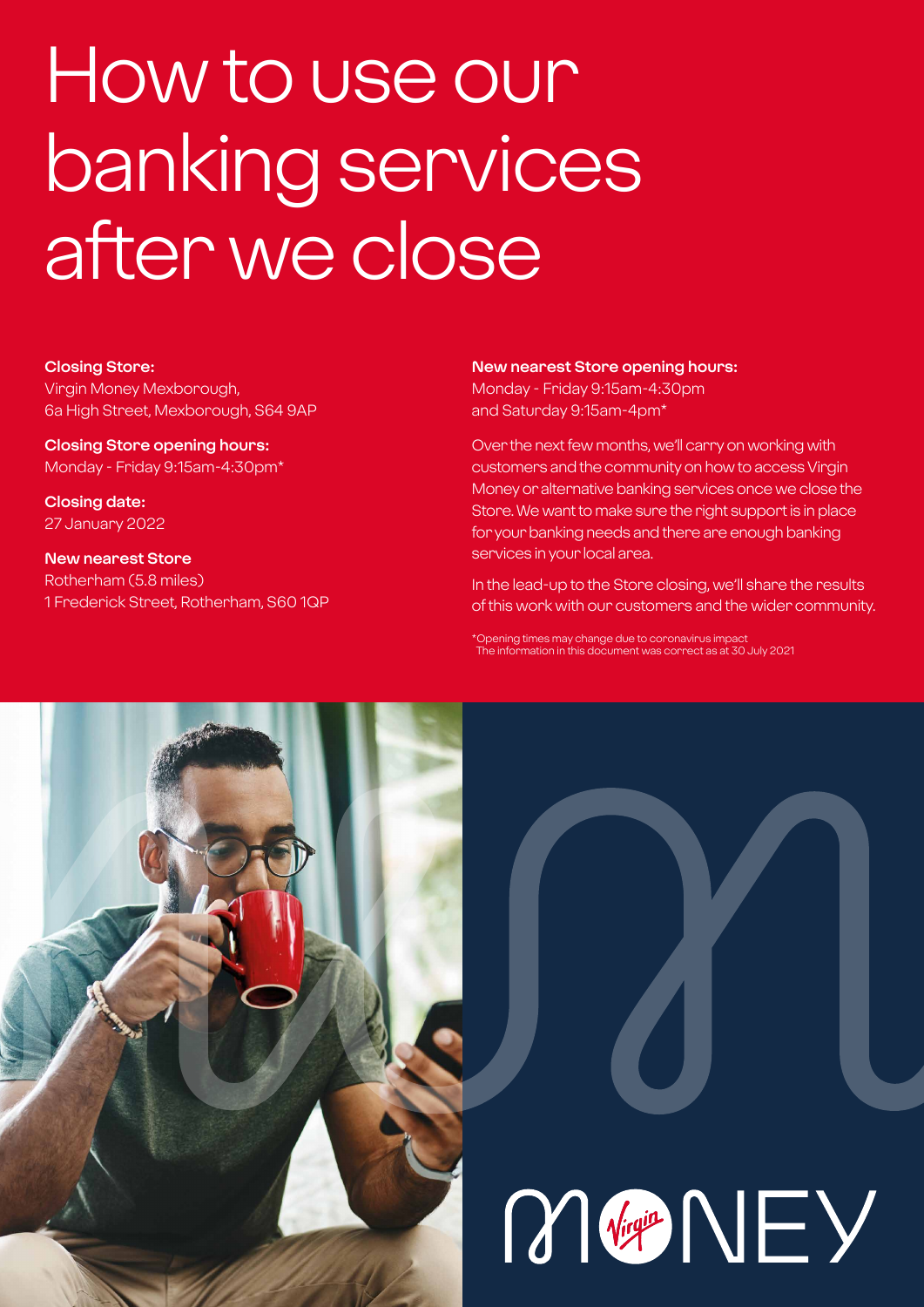## Understanding the impact of closing this Store

### Background

More and more customers are taking advantage of our digital services and only visiting Stores when they want to discuss a significant life event. Between April 2019 and July 2021 we've seen digital registrations increase from 48.7% to 57.6% across our personal customers, and daily internet banking and mobile app logins are up 66%.

It's important to balance investment in digital services with making sure our Store network continues to meet the needs of our customers. This means that we've made the difficult decision to close a number of Stores, including Mexborough.

This decision has been reached after considerable thought and analysis which includes input from local management.

Our Stores will continue to be a really important part of what we do and we've recently refreshed and revitalised them now that we're one Virgin Money brand.

We've signed up to the UK Finance Access to Banking Standard and follow this for all Store closures: **[www.lendingstandardsboard.org.uk/wp-content/](http://www.lendingstandardsboard.org.uk/wp-content/uploads/2017/07/Access_to_Banking_Standard.pdf) [uploads/2017/07/Access\\_to\\_Banking\\_Standard.pdf](http://www.lendingstandardsboard.org.uk/wp-content/uploads/2017/07/Access_to_Banking_Standard.pdf)**. On 21 September 2020, the Financial Conduct Authority (FCA) introduced new standards which we'll also follow. More info can be found at **[www.fca.org.uk/publication/finalised](http://www.fca.org.uk/publication/finalised-guidance/fg20-03.pdf)[guidance/fg20-03.pdf](http://www.fca.org.uk/publication/finalised-guidance/fg20-03.pdf)**

## Considerations

In trying to decide whether to close a Store, we look at a lot of different things.

As well as how often a Store is used, we look at how local customers – including potentially vulnerable groups and business customers – will be able to carry on using banking services after the Store closes.

- > Number of customers using the Store
- > Number of other Stores we have in the area
- > Distance to nearest Store
- > Change in number of transactions in Store
- > Change in customer use of Store
- > Current lease on Store
- > ATM availability
- > Access to other banks in the area
- > Banking services at the local Post Office\*\*
- > Public transport to other Stores
- > Other ways to bank (e.g. mobile, internet and phone)
- \*\*Business customers will be charged their agreed tariff for transactions, except Change Giving where the costs are recharged monthly in arrears.

Our decision to close Mexborough Store was influenced by the following:

- > We continue to see an increase in mobile use and customers signing up for digital services.
- > Should a customer wish to use a Store for general advice or to discuss a product, Rotherham Store is 5.8 miles away and there are a further 3 Stores within 12 miles.
- > There are other ATMs in the area that are free to use.
- > Our mobile, internet and telephone banking facilities allow customers to do most day-to-day tasks, like balance checks, viewing transactions, transferring money between accounts, paying bills and cancelling / amending regular payments. Customers can even pay in a cheque on the go.
- > Customers are also able to use our mobile app to make external payments in a number of different ways and we're continuing to make our digital banking services bigger and better.
- > The local full service Post Office is located nearby on Main Street and provides personal and business customers with an alternative way to do their day-to-day banking transactions, such as cash withdrawals and paying in cash and cheques.
- > Customers can get all the information about our products and services, or raise any concerns by calling us on **0800 121 7365**. Our opening times are 7am to 9pm Monday to Saturday and 10am to 5pm on Sundays.
- > All our Stores offer an identical service, with good accessibility.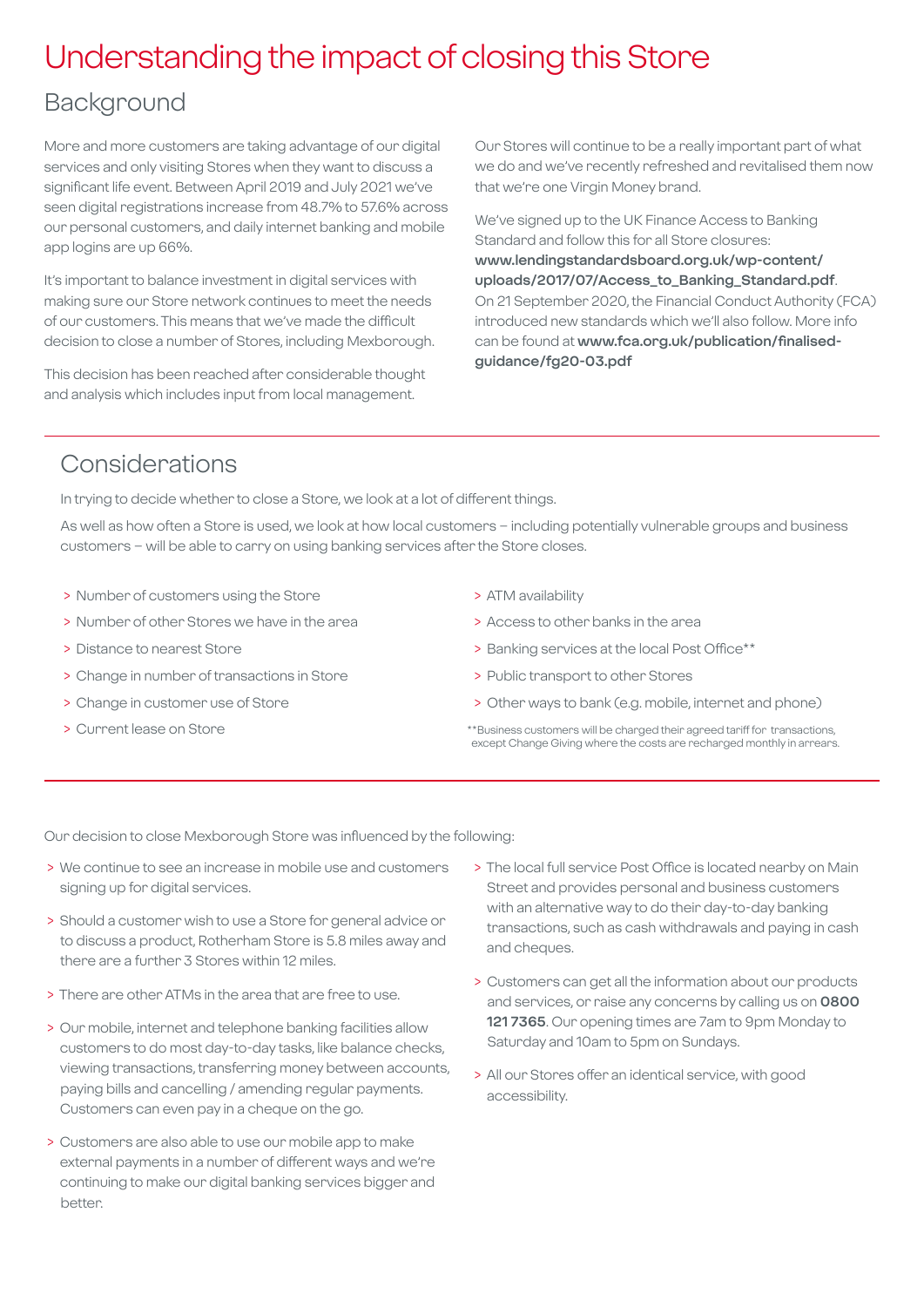## Understanding the impact of closing this Store

## What influenced our decision?

We've looked at how all customers, particularly those potentially vulnerable groups and businesses, can continue to access banking services after the Store closes. Below is some important info about how our customers are using the Store:

## 29%

#### **Transactions down year on year**

- > **72%** of customers visited the Store 3 times or less in the last 12 months (with more than half of these also using alternative channels with 48% digitally active)
- > Of our customers aged 70 and above, 65% visited the Store on 3 days or less during the last 12 months.
- > Potentially vulnerable customers (within one or more of the following; over 70 years old, receive benefits, have a basic Personal Current Account, are Store users only or are in arrears) 69% of those customers visited the Store on 3 days or less during the last 12 months.

 > Micro Enterprises & Charities Customer Insight - 64% of micro enterprises visited the Store on 3 days or less during the last 12 months, with 46% of transactions involving cash. 68% of charities visited the Store on 3 days or less during the last 12 months, with 52% involving cash.

Our Store colleagues will actively engage with customers, including those potentially vulnerable, to discuss their options and support how they'd like to bank, along with engaging with local groups in the community.

Details of the activities, additional support requirements, feedback received and remedial action needed will be included in the Store Review document, which will be available on our website and in Stores this December.

## Local information

Mexborough is a town in the Metropolitan Borough of Doncaster and is approximately 8 miles from the centre of Doncaster.

The Store is situated in the centre of Mexborough, with other banks nearby including NatWest, Lloyds and Halifax.

Rotherham Store, which is 5.8 miles away, offers extended opening hours through a Saturday service.

#### **Transport Links**

Local bus services run on a regular basis, every 30 minutes, between Mexborough and Rotherham. With a scheduled journey time of 31 minutes.

Trains run on an hourly basis, with a journey time of 10 minutes.

Road links are good, with the A630 offering the quickest journey at 18 minutes.

#### **Mobile Phone Signal availability**

Mexborough is well serviced by all national mobile phone networks with 4G services available from all national operators. (source Ofcom)

#### **ISP & available speeds**

Mexborough is well serviced by all national providers with standard and superfast broadband availability. (source Ofcom)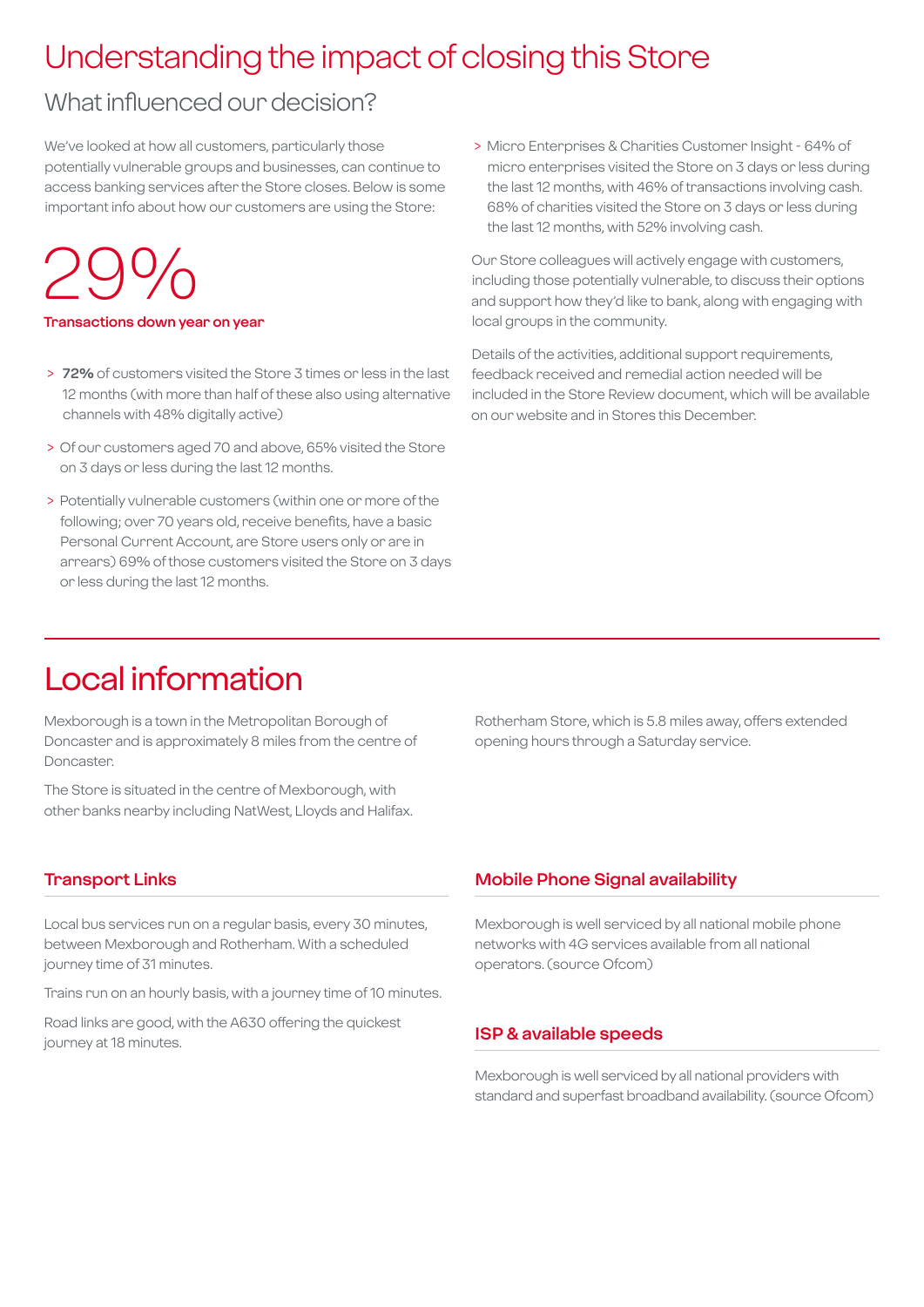## Distances to local services from the closing Store

#### **Distance to our nearest Stores** virginmoney.com/store-finder



#### **Rotherham**

1 Frederick Street, Rotherham, S60 1QP Monday - Friday 9:15am-4:30pm and Saturday 9:15am-4pm\*



#### **Doncaster**

19 St. Sepulchre Gate, Doncaster, DN1 1TD Monday - Friday 9:15am-4:30pm and Saturday 9:15am-4pm\*



#### **Barnsley**

1a Peel Square, Barnsley, S70 2PL Monday - Friday 9:15am-4:30pm and Saturday 9:15am-4pm\*



#### **Sheffield City**

66 Fargate, Sheffield, S1 2HE

Monday, Wednesday and Friday 8:30am-6pm, Tuesday 9am-6pm, Thursday 8:30am-7pm, Saturday 9am-5:30pm and Sunday 11am - 4pm\*

#### **Distance to Post Office**

www.postoffice.co.uk/branch-finder



## 0.2 miles

**Mexborough** Main Street, Mexborough, S64 9DP Monday - Saturday 9am-5:30pm There is a full service Post Office available on Main Street in Mexborough.

#### **Competitor sites in current location?**

#### **Nearest Link ATM**

link.co.uk/atm-locator





## 0.05 miles

**NatWest**

Bank Street, Mexborough, S64 9QE

## Other places you can bank locally





Nearest Post Office

You can get a copy of this impact assessment on our website, in Store or by calling us.

- > 6a High Street, Mexborough, S64 9AP
- > 0800 121 7365
- > virginmoney.com/store-closures